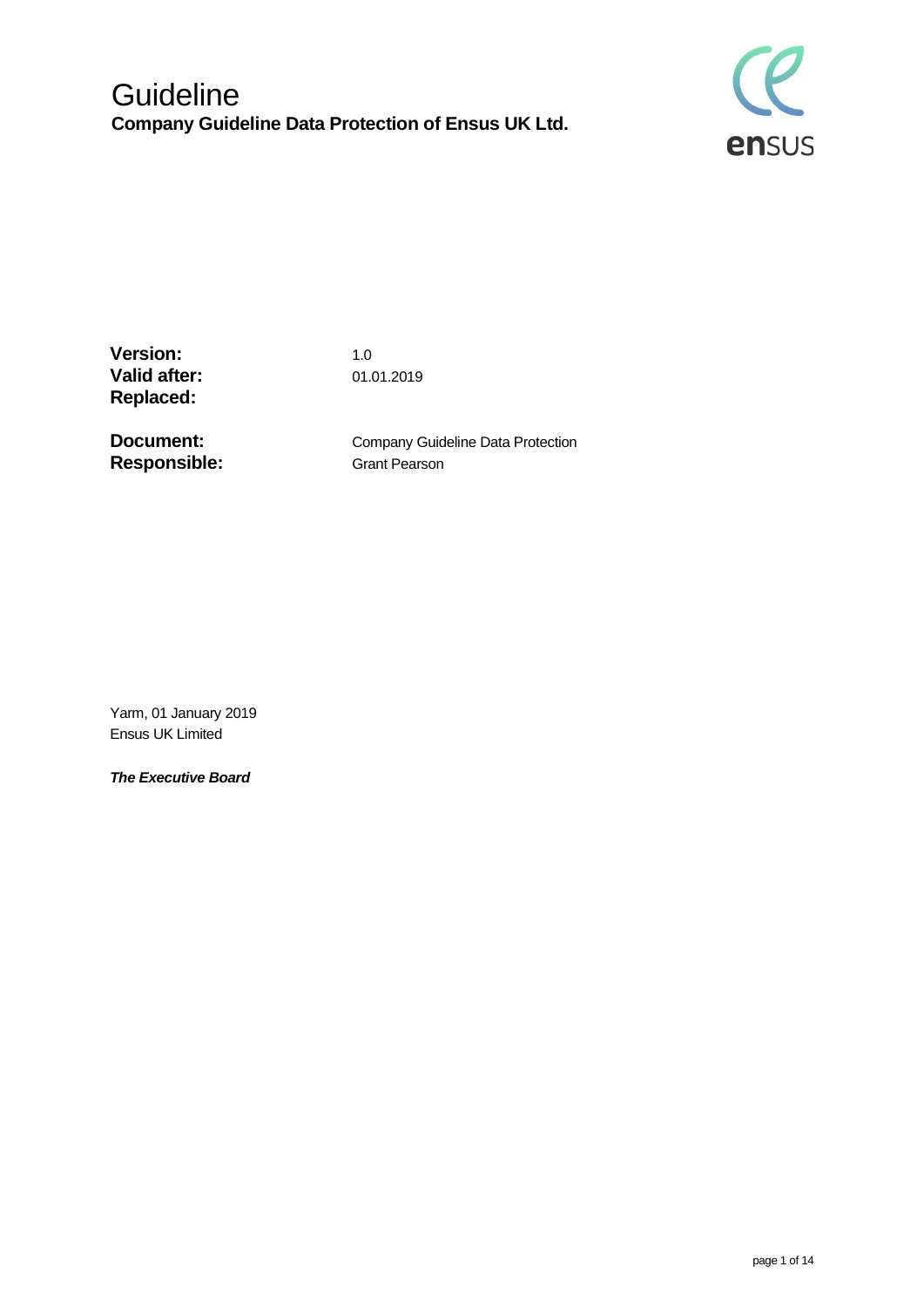Version 1.0 as of 01.01.2019

**Annual Review: Subsequently, it is documented by signature that the annual check has taken place and that a change of the instruction is not necessary at present.**

| <b>Review:</b><br>(Date, Signature) |  | Approved<br>(Date, Signature) |  |
|-------------------------------------|--|-------------------------------|--|
|                                     |  |                               |  |
|                                     |  |                               |  |
|                                     |  |                               |  |
|                                     |  |                               |  |
|                                     |  |                               |  |
|                                     |  |                               |  |
|                                     |  |                               |  |
|                                     |  |                               |  |
|                                     |  |                               |  |
|                                     |  |                               |  |
|                                     |  |                               |  |
|                                     |  |                               |  |
|                                     |  |                               |  |
|                                     |  |                               |  |
|                                     |  |                               |  |
|                                     |  |                               |  |
|                                     |  |                               |  |
|                                     |  |                               |  |
|                                     |  |                               |  |
|                                     |  |                               |  |
|                                     |  |                               |  |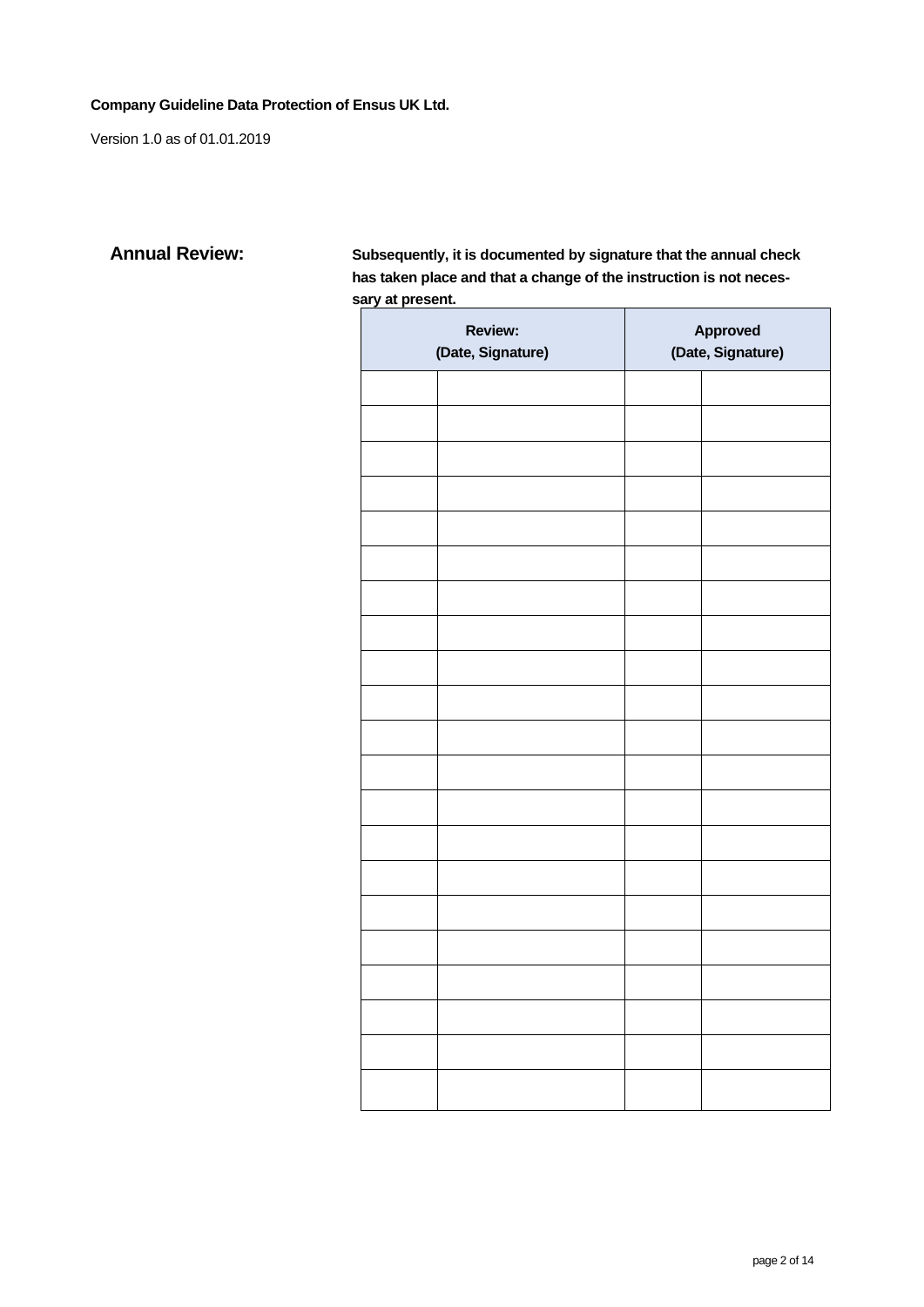Version 1.0 as of 01.01.2019

# **Content**

| 1   |  |
|-----|--|
| 1.1 |  |
| 1.2 |  |
| 2   |  |
| 3   |  |
| 4   |  |
| 4.1 |  |
| 4.2 |  |
| 4.3 |  |
| 4.4 |  |
| 4.5 |  |
| 4.6 |  |
| 5   |  |
| 5.1 |  |
| 5.2 |  |
| 6   |  |
| 7   |  |
| 8   |  |
| 8.1 |  |
| 8.2 |  |
| 8.3 |  |
| 8.4 |  |
| 8.5 |  |
| 8.6 |  |
| 8.7 |  |
| 8.8 |  |
| 8.9 |  |
|     |  |
|     |  |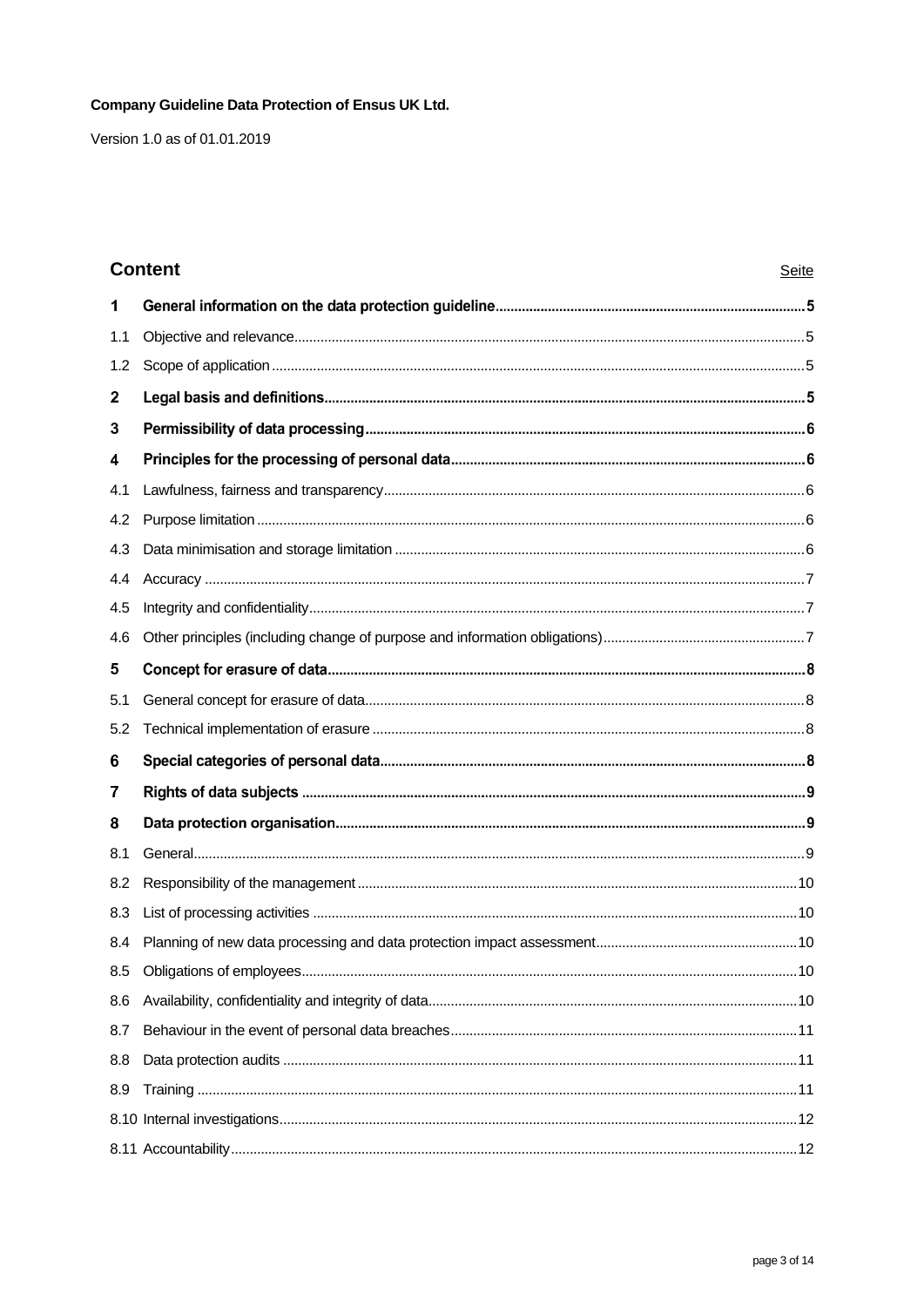Version 1.0 as of 01.01.2019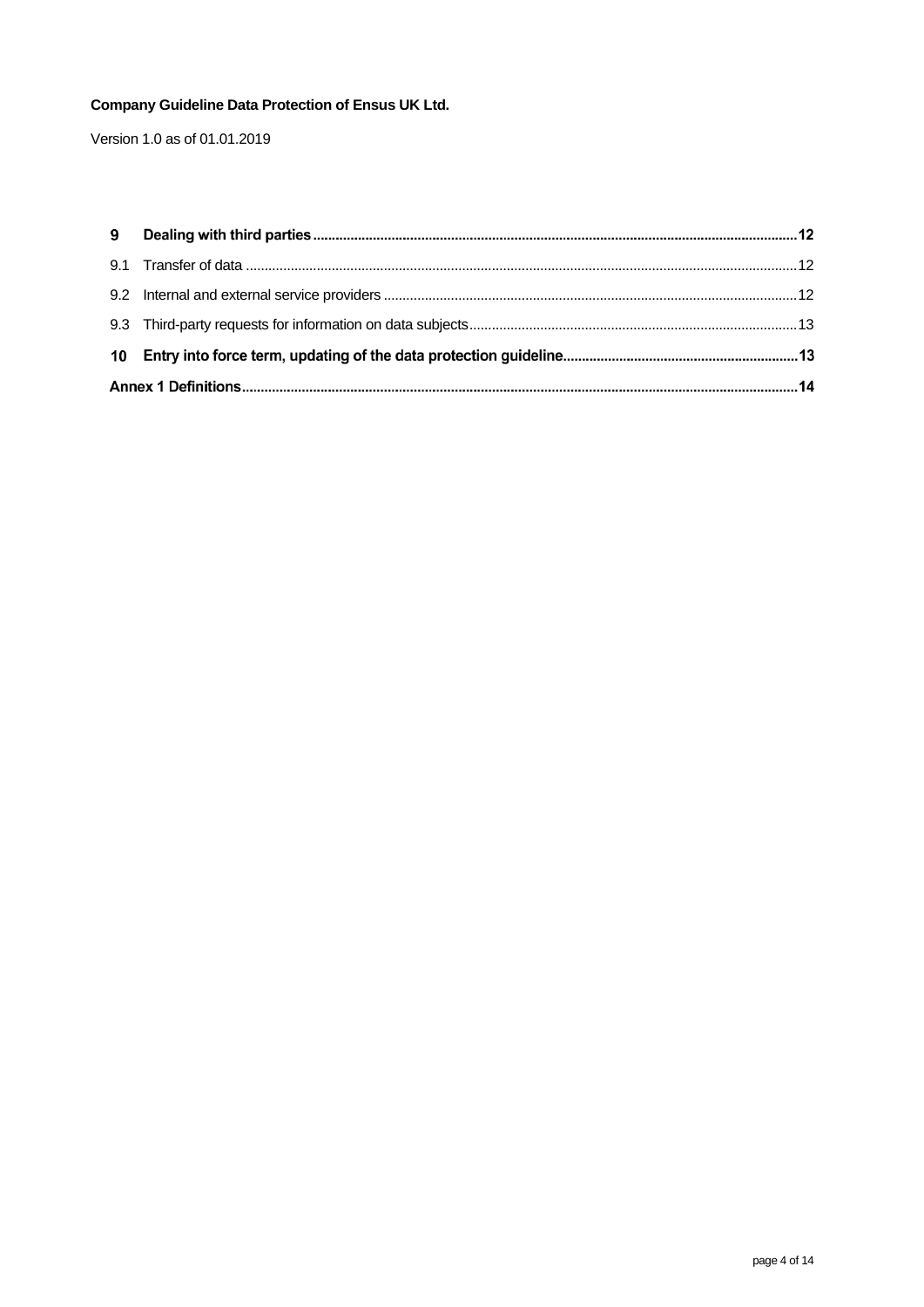# **General information on the data protection guideline**

### <span id="page-4-0"></span>**1.1 Objective and relevance**

This Data Protection Guideline is the binding basis for legally compliant and sustainable protection of personal data at Ensus UK Ltd. (hereinafter referred to as "Ensus"). The objective of this Guideline is to safeguard and protect the fundamental rights and freedoms of data subjects, in particular their right to the protection of personal data.

Maintaining data protection is the basis for trustful business relationships and Ensus' reputation. Ensus is committed to responsible and legally compliant handling of personal data and strives to protect such data in accordance with the applicable legal provisions.

### <span id="page-4-1"></span>**1.2 Scope of application**

This Guideline is binding for all Ensus employees and senior executives, regardless of the nature and scope of their employment. This also applies to external service providers who work for Ensus as part of their commissioning, provided that they process personal data on Ensus' behalf.

The rules and prohibitions of this Guideline apply to any handling of personal data, irrespective of whether in electronic or paper form. Their scope of application also includes all types of data subjects (customers, employees, suppliers, etc.).

#### $\overline{2}$ **Legal basis and definitions**

The Data Protection Guideline is based on the requirements of the EU General Data Protection Regulation and the UK Data Protection Act. The terms that are essential to the understanding of this Guideline are defined below; further definitions relevant for these regulations are enclosed in Annex 1 to this Guideline.

**Personal data** means any information relating to an identified or identifiable natural person (data subject). Customer data is just as much a part of personal data as employee personnel data.

For example, the name of a contact person allows as much information to be drawn about a natural person as his or her e-mail address. It is sufficient if the respective information is linked to the name of the person concerned or can be established independently of this from the context. Likewise, a person can be identifiable if the information must first be linked to additional knowledge, e.g. with a license plate number. The manner in which the information arises is irrelevant for its relation to a person. Photos, video or audio recordings can also constitute personal data.

**Processing** means the performance of any operation or set of operations upon data, whether or not by automatic means, such as collecting, recording, organising, storing, adapting or altering, retrieving, consulting, using, disclosing by transmission, dissemination or otherwise making available, the aligning or combining, blocking, erasing or destroying.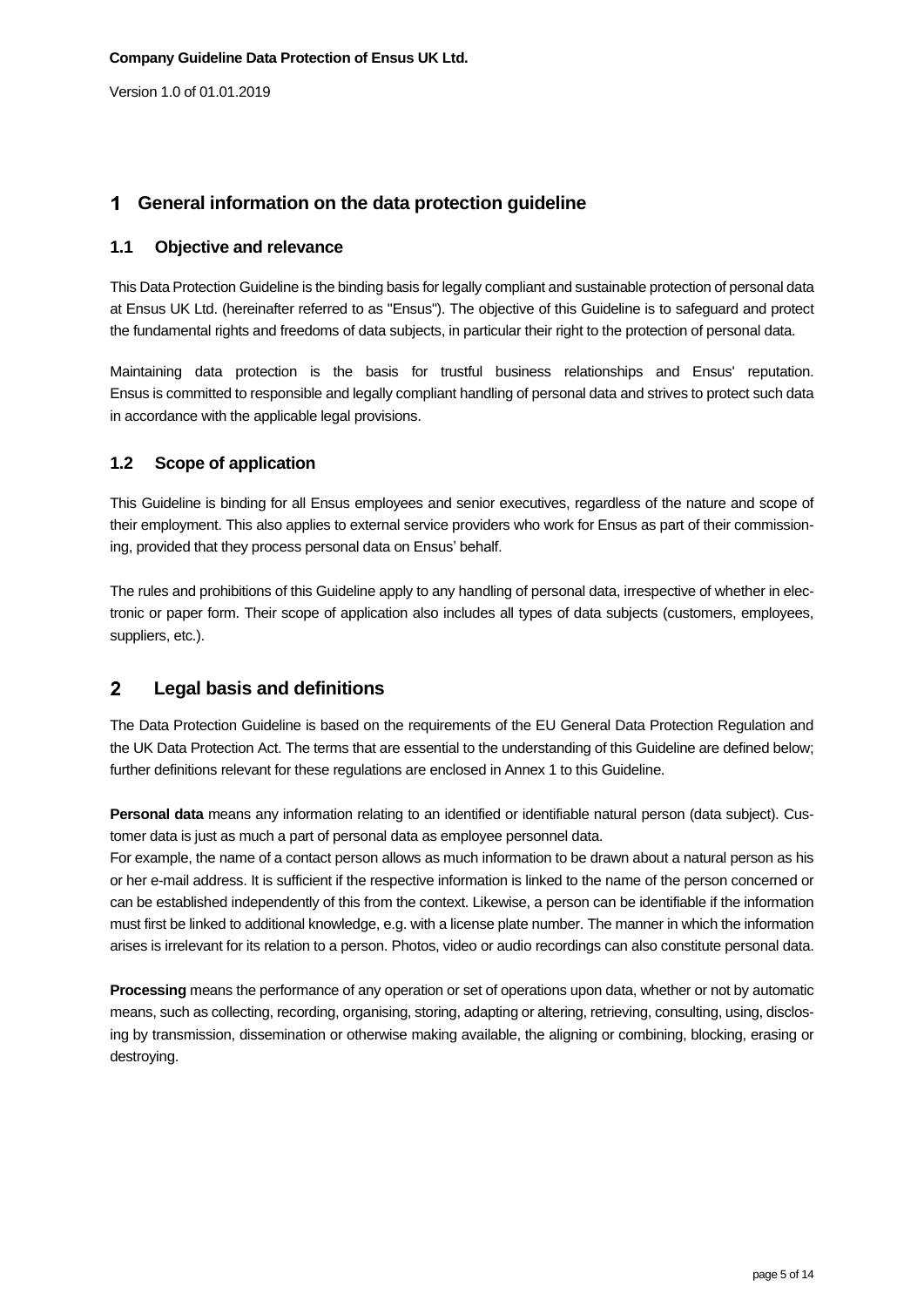#### $\mathbf{3}$ **Permissibility of data processing**

The processing of personal data is only permitted if one of the following cases of permission applies. In order to change the defined purpose of the actual data processing, one of the following cases of permission is also required.

Personal data may be processed:

- In the case of an existing contractual relationship with the data subject.
- In the course of pre-contractual measures at the request of the data subject as well as the execution of the contract with the data subject.
- If and to the extent the data subject has consented.
- If there is a legal obligation to which the company is subject.
- If the company has legitimate interests, unless the interests or fundamental rights of the data subject are overriding; this applies in particular to a child. However, data processing based on a legitimate interest should not be carried out without prior legal assessment.

#### $\overline{\mathbf{4}}$ **Principles for the processing of personal data**

### <span id="page-5-0"></span>**4.1 Lawfulness, fairness and transparency**

In the processing of personal data, the personal rights of the data subject must be protected. Personal data must be processed in a lawful manner. Transparency regarding the processing of personal data must be ensured vis-àvis the data subject. When collecting data, the data subject must be informed about the data controller, the purpose of data processing and any data transfer to third parties.

### <span id="page-5-1"></span>**4.2 Purpose limitation**

The processing of personal data may only pursue the purposes defined before the collection of the data. Subsequent changes to the purposes are only possible to a limited extent and require either the consent of the data subject or a justification. Data storage without purpose, for example the storage of data in stock for potential future purposes, is not permitted.

### <span id="page-5-2"></span>**4.3 Data minimisation and storage limitation**

The data collected must be appropriate to the purpose and limited to the extent necessary for the processing. Before personal data is processed, it must be checked whether and to what extent this is necessary in order to achieve the purpose intended by the processing. If it is possible to achieve the purpose and the effort is proportionate to the intended purpose, anonymised or pseudonymised data must be used.

The principle of storage limitation specifies the principle of data minimisation in terms of time. This includes in particular the achievement of the purpose. The data to which the storage limitation applies are those that enable the identification of the person.

However, data may also lose its relevance for the purpose for which it is processed, e.g. if it is no longer up-todate.

To ensure that data is not stored for an unnecessarily long time, the stored data must be reviewed at regular intervals. If data are no longer required for the purpose of processing, in accordance with the principle of achievement of purpose they may not be kept in stock for purposes not yet determined.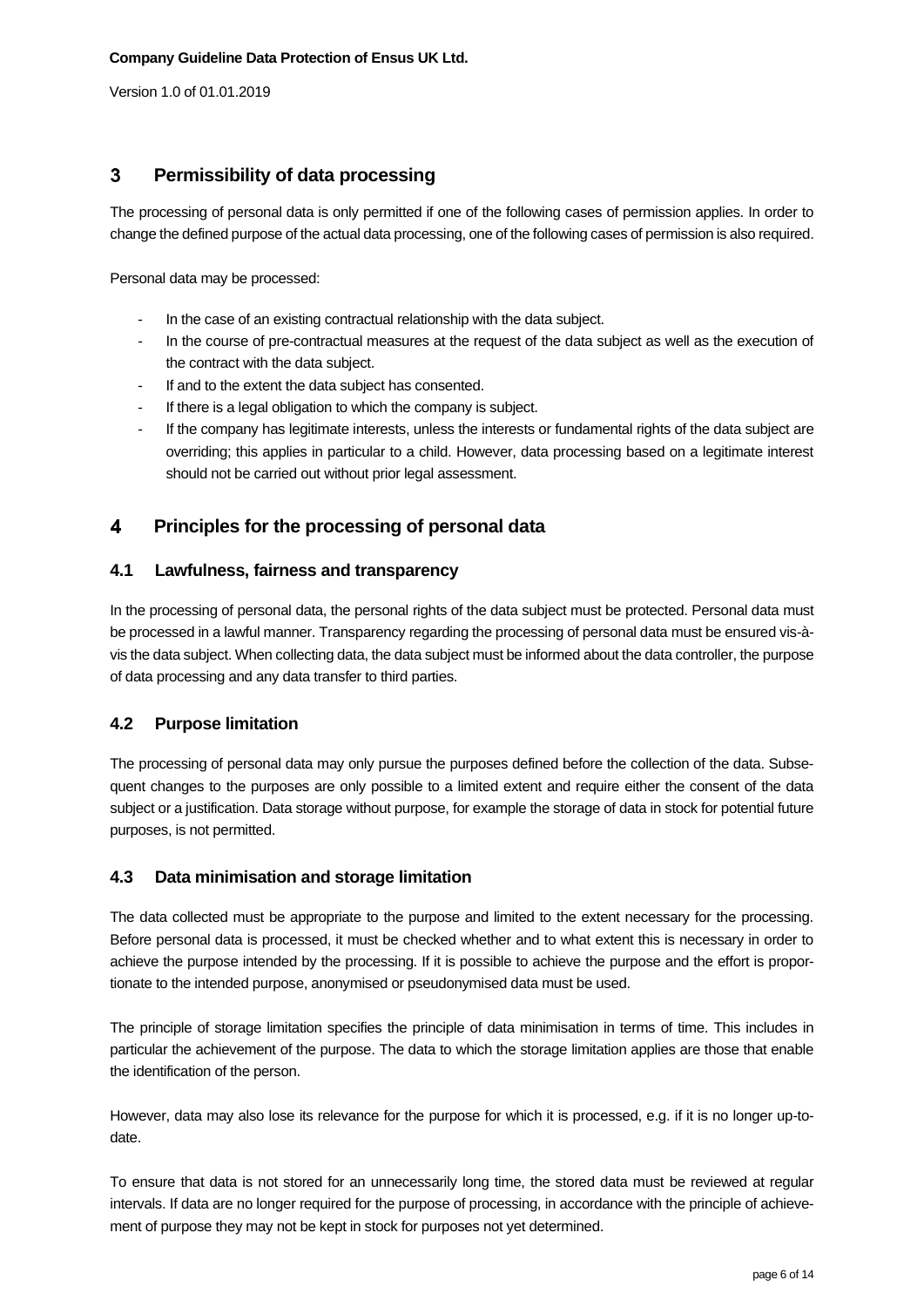As a general rule, personal data must be erased in the event of cessation of purpose, unless statutory retention periods prevent such erasure. If this is the case, the data must be kept until the end of this period in such a way that it is accessible only for the smallest possible group of persons. If there is no legal retention period, a three-year retention period is specified, depending on the circumstances. Deviations from this must be justified in writing and checked by the specialist department.

### <span id="page-6-0"></span>**4.4 Accuracy**

Personal data must be stored accurately and completely. Necessary adjustments must be made regularly to make the necessary rectifications to keep the data up-to-date. Appropriate measures must be taken to ensure that incomplete or inaccurate data is erased or rectified without delay.

### <span id="page-6-1"></span>**4.5 Integrity and confidentiality**

Data secrecy applies to personal data. Processing must ensure the security of personal data through appropriate technical and organisational measures, in particular protection against unauthorised or unlawful processing.

### <span id="page-6-2"></span>**4.6 Other principles (including change of purpose and information obligations)**

Data subjects must not be subjected to decisions based solely on automated processing - including profiling - which produces legally binding effects concerning him or her or similarly significantly affects him or her.

If possible, the use of personal data should be avoided. Pseudonymised or anonymised data processing is preferable.

In addition to the declared consent of the data subject, the modification of a defined objective and purpose on which a data handling was originally based is only permissible if the purpose of further processing is compatible with the original purpose. In particular, the reasonable expectations of the data subject regarding such further processing vis-à-vis the company, the nature of data used, the consequences for the data subject and the possibilities of encryption or pseudonymisation must be taken into account.

When collecting personal data, the data subject must be comprehensively informed about the handling of his/her data. The information must contain the purpose, the identity of the data controller, the recipients of his/her personal data and all other information necessary to ensure fair and transparent processing. The information shall be composed in a comprehensible and easily accessible form and in as simple a language as possible.

If personal data are not collected from the data subject, but are procured, for example, from another company, the data subject must be informed subsequently and comprehensively about the handling of his/her data in accordance with applicable statutory provisions. This applies also to any amendment of a definition of the objective and purpose of data processing.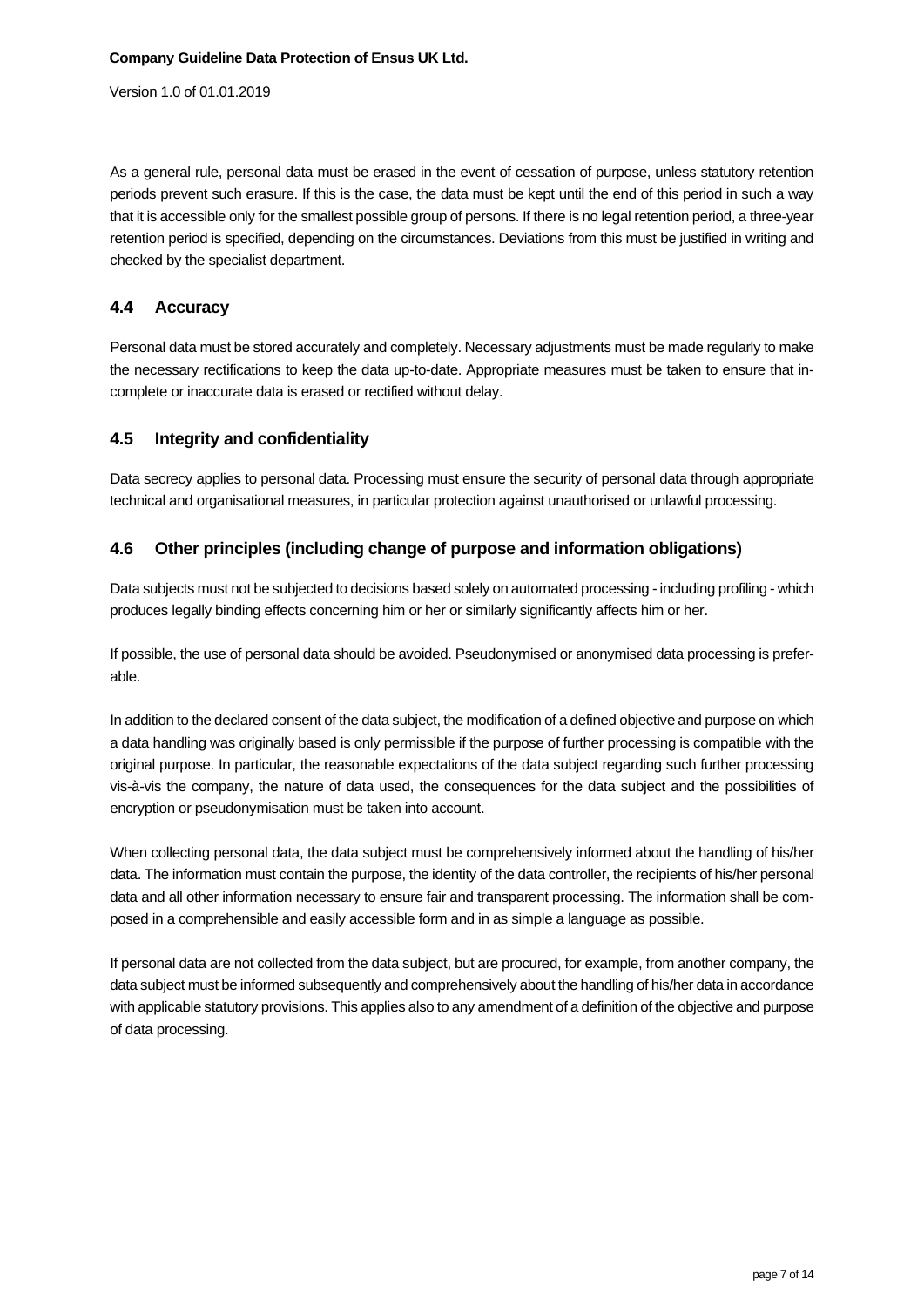### 5 **Concept for erasure of data**



# <span id="page-7-0"></span>**5.1 General concept for erasure of data**

As a general concept for the erasure of data, a three-level process is used that is easy to complete for all responsible persons in business divisions and departments, in which Ensus has imposed on itself a general erasure period of 3 years after expiration of the purpose, unless statutory retention obligations extend this period or special legal requirements (primarily from applicable data protection law) shorten the period. For determination of lawful erasure periods, Ensus shall seek legal / data protection advice.

### <span id="page-7-1"></span>**5.2 Technical implementation of erasure**

As soon as the retention period defined by the respective business division or department has expired, the relevant personal data must be erased immediately from all systems and storages. Responsibility for this lies with the respective business division or department, which will receive support in this respect from Central IT Department (ZAO/IT).

#### 6 **Special categories of personal data**

Special categories of personal data include data revealing racial or ethnic origin, political opinions, religious or philosophical beliefs or trade union membership, as well as genetic data, biometric data uniquely identifying a natural person, health data or data relating to a natural person's sex life or sexual orientation.

Special categories of personal data may only be collected, processed or used with the consent of the data subject or exceptionally on the basis of explicit statutory permission. Furthermore, additional technical and organisational measures (e.g. encryption during transfer, minimum assignment of rights) must be taken to protect special personal data.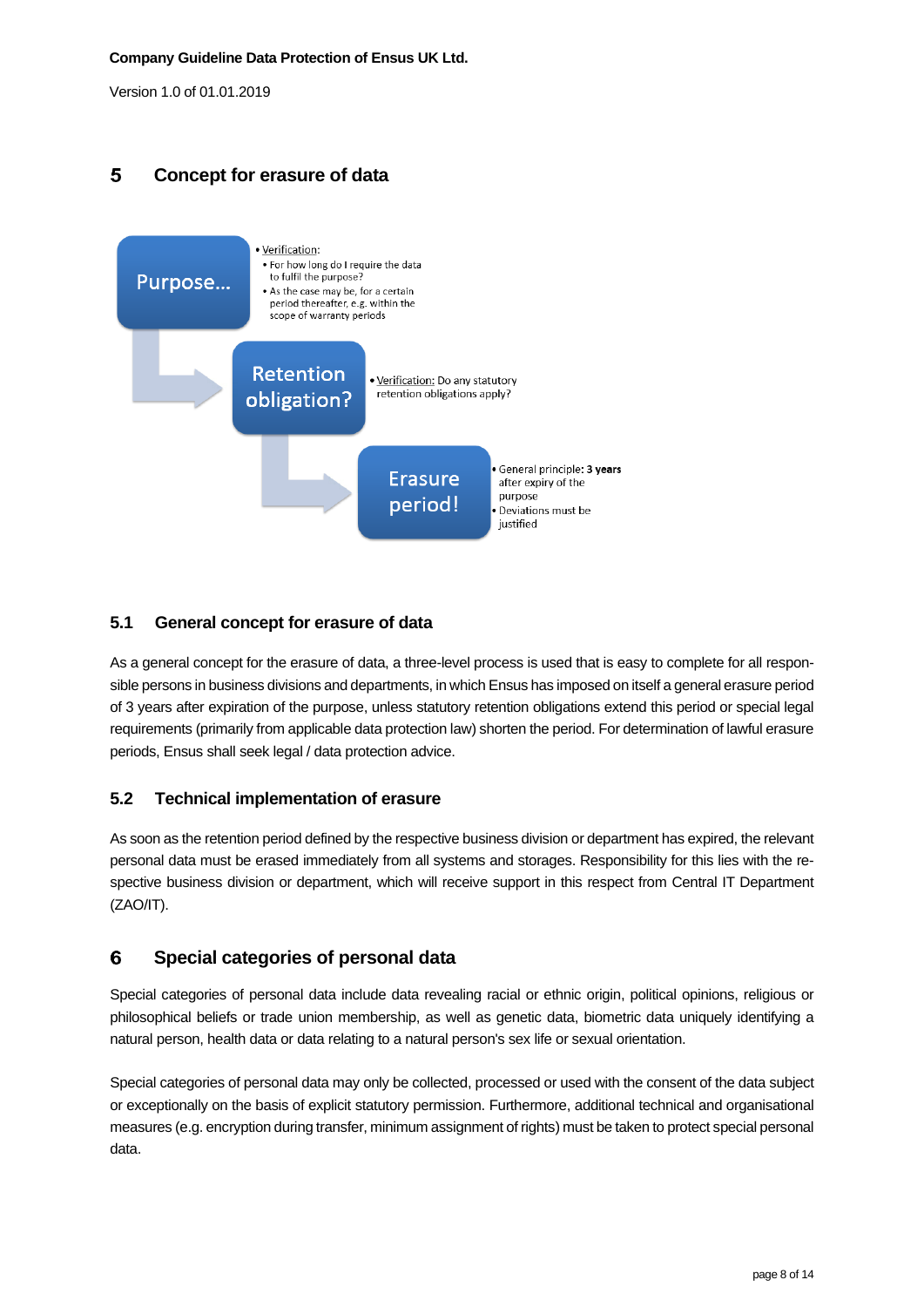#### $\overline{7}$ **Rights of data subjects**

The rights that the data subjects may exercise must be observed. Their assertion is to be processed by the responsible department and must not lead to any disadvantages for the data subject.

- Right to information: The data subject may request information as to which personal data about him/her is stored and for what purpose. In cases where personal data is transferred to third parties, information must also be provided to the data subject on the identity of the recipient or on the categories of recipients.
- Rectification: The data subject has the right to have his/her data rectified immediately if they are not accurate.
- Erasure: The data subject is entitled to request the erasure of his/her data if the legal basis for processing the data is lacking or has ceased to exist. The same applies in the event that the purpose of data processing has lapsed due to time or other reasons. Existing retention obligations and legitimate interests that conflict with erasure must be observed.
- Restriction: The data subject has the right to request the restriction of processing if the admissibility no longer exists in whole or in part. (e.g. cessation of purpose)
- Objection: The data subject has the right to object to the processing of his/her data for reasons arising from the special situation of the data subject.
- Right to review automated individual decision-making
- Right to data portability

Data subjects also have the right to lodge a complaint with a supervisory authority regarding a specific data processing.

When processing applications, the identity of the data subject must be established beyond any doubt. If there are reasonable doubts as to the identity of the applicant, additional information may be requested from him/her. Information shall be provided in writing, unless the data subject has submitted the request for information electronically. The information must be accompanied by a copy of the data of the data subject, which, in addition to the personal data available, also includes the recipients of data, the purpose of storage and all other information required by law in order to make the data subject aware of the processing and assess the lawfulness himself/herself.

The data subject must be informed of all measures taken at his/her request within one month at the latest.

#### 8 **Data protection organisation**

### <span id="page-8-0"></span>**8.1 General**

Ensus is responsible for ensuring an appropriate data protection organisation in order to comply with the requirements of data protection law and this Guideline. The data protection organisation includes the design and implementation of local data protection processes, the provision of appropriate and regular training and the maintenance of the necessary records and documentation.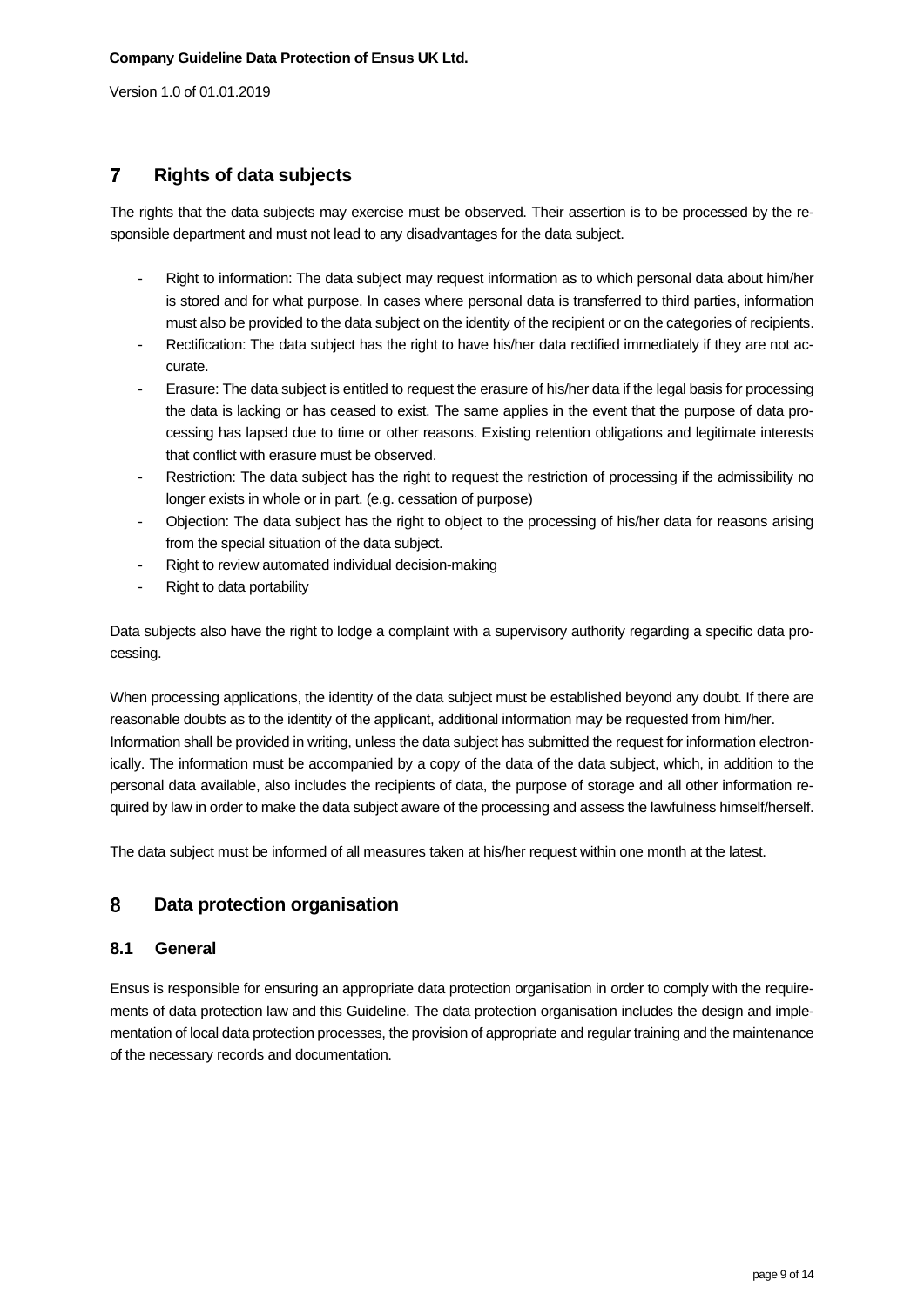### <span id="page-9-0"></span>**8.2 Responsibility of the management**

Ensus is not legally obligated to appoint an data protection officer. Therefore, the company management is responsible to carry out the following obligations regarding data protection

The company management monitors compliance with applicable data protection laws and other legal data protection requirements, including the requirements of this and other company guidelines on data protection. The company management is responsible for communication with the supervisory authorities. Selected processes are monitored randomly, in a risk-oriented manner for data protection compliance at appropriate intervals.

### <span id="page-9-1"></span>**8.3 List of processing activities**

<span id="page-9-2"></span>The company has to keep a register of all data processing activities.

### **8.4 Planning of new data processing and data protection impact assessment**

Data protection must be taken into account already at the time of planning new data processing procedures, changes in data processing procedures and the procurement of products and services for data processing, so that risks for data subjects can be identified at an early stage and adequately reduced.

Each business division or department is required to conduct data protection impact assessments for procedures conducted under its responsibility if a high risk to the rights and freedoms of data subjects is to be expected as a result of the data processing. The company management advises the business divisions and departments on the implementation of the data protection impact assessment and on the question of when processing may involve a high risk for data subjects.

### <span id="page-9-3"></span>**8.5 Obligations of employees**

Employees are prohibited from collecting, processing or using personal data without authorisation. Any processing carried out by an employee without being assigned to do so within the scope of the performance of his/her duties and without being authorised accordingly is prohibited. Employees may not use personal data for their own private or commercial purposes, transmit it to unauthorised persons or make it available to them in any other way.

Before taking up their activities, they shall undertake to treat personal data confidentially and lawfully. The undertaking is made by the company management using the form provided for this purpose. This obligation survives the termination of the employment relationship. Employees with special confidentiality obligations (e.g. telecommunications secrecy) are also bound by the company management in this respect in writing.

A negligent or even deliberate breach of this Guideline may result in action under employment law, including termination with or without notice. Criminal sanctions and civil law consequences such as damages may also apply.

### <span id="page-9-4"></span>**8.6 Availability, confidentiality and integrity of data**

Depending on the nature, scope, circumstances and purposes of data processing and the likelihood of occurrence, a documented assessment of the need for protection and an analysis of the risks to data subjects must be carried out for each procedure.

To ensure the availability, confidentiality and integrity of data, a general security concept is drawn up based on the determination of protection requirements and risk analysis, which is binding for all procedures. This includes the state of the art as well as means and measures for encryption and data backup. The safety concept is to be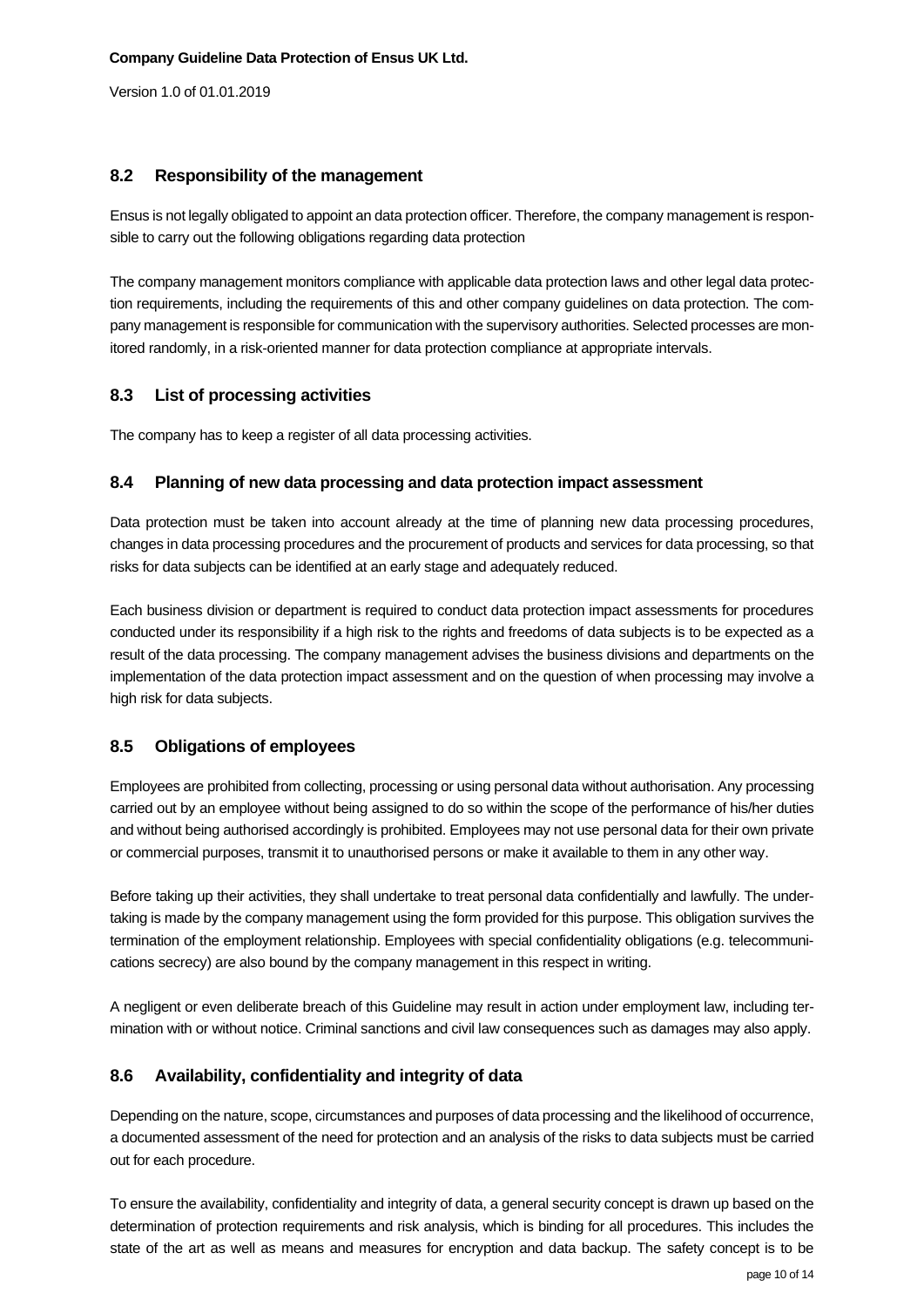Version 1.0 of 01.01.2019

regularly reviewed, assessed and evaluated with regard to the effectiveness of the technical and organisational measures provided for therein.

Data processing systems have to be prevented from being used without authorisation. Effective measures to control access to devices must be in place and activated. System accesses must always be blocked in absence.

Employees should only have access to and be able to retrieve personal data if and to the extent necessary for their respective tasks ("need-to-know principle"). This requires the careful division and separation of roles and responsibilities as well as their implementation and maintenance within the framework of authorisation concepts.

Data transmissions via public networks should be encrypted where possible. Encryption is mandatory if the protection of personal data requires it.

Personal data collected for different purposes have to be processed separately. The separation of data must be ensured by suitable technical and organisational measures.

### <span id="page-10-0"></span>**8.7 Behaviour in the event of personal data breaches**

Every employee must immediately report violations of this Guideline or statutory requirements of data protection law to his or her supervisor and the company management. The report has to include all relevant information to clarify the facts of the case, in particular the recipient, the persons concerned and the nature and extent of the data transmitted.

Any duty to inform supervisory authorities is to be fulfilled exclusively by the company management. In particular in cases of unlawful transmission of personal data to third parties, unlawful access by third parties to personal data and loss of personal data, the competent supervisory authority must be notified immediately.

The company management must report the violations to the competent data protection authority within 72 hours. Data subjects will be informed by the management. The forwarding and also the obligation to inform are subject to a preliminary examination with regard to the actual risk to the rights of the data subjects. Whether a notification to the competent data protection authority and also information to the data subject is made is subject to the decision of the company management, where necessary with the involvement of external advisors.

### <span id="page-10-1"></span>**8.8 Data protection audits**

In order to ensure a high level of data protection, relevant processes may be reviewed by regular audits of internal bodies or by external auditors. The Internal Audit Department (ZAREV) can also be involved in the internal audits. If potential for improvement is identified, immediate remedial measures must be defined and implemented and controls for implementation must be established.

The findings of the audit must be documented. The documentation must be handed over to the company management and the line manager for the respective process.

### <span id="page-10-2"></span>**8.9 Training**

Employees who have permanent or regular access to personal data, collect such data or develop systems for processing such data must receive appropriate training on data protection regulations. The company management decides on the form and rotation of the corresponding training courses and supports the creation and continuous further development of training concepts.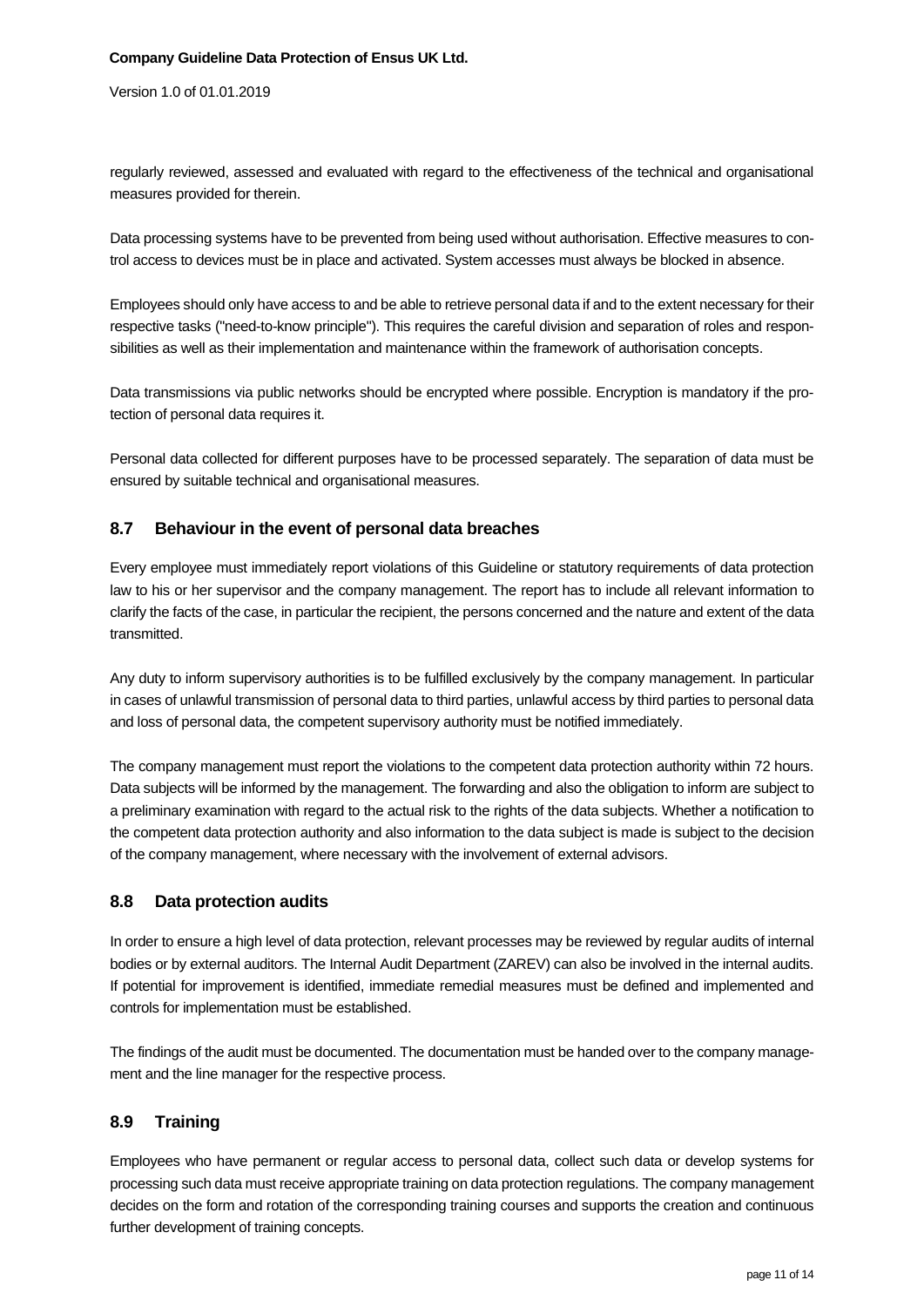### <span id="page-11-0"></span>**8.10 Internal investigations**

Measures to clarify the relevant facts and to prevent or detect criminal offences or serious breaches of duty in the employment relationship must be carried out in strict compliance with the relevant statutory data protection regulations. The associated collection and use of data to achieve the purpose of the investigation must be necessary, appropriate and proportionate to the legitimate interests of the data subject.

The data subject shall be informed as soon as possible of the measures taken in relation to him or her.

In all forms of internal investigations, the company management must be involved in advance with regard to the selection and design of any measures.

### <span id="page-11-1"></span>**8.11 Accountability**

Compliance with the requirements of this Guideline must be verifiable at all times. Particular attention must be paid in this respect to the traceability and transparency of measures taken, for example by means of associated documentation.

#### 9 **Dealing with third parties**

### <span id="page-11-2"></span>**9.1 Transfer of data**

The transfer of personal data to third parties is only permitted on the basis of a statutory permission or the consent of the data subject.

If the recipient of personal data is located outside the European Union or the European Economic Area, special measures are required to protect the rights and interests of data subjects. Data must not be transmitted if the receiving body does not have an adequate level of data protection or if such level of protection cannot be established, for example, by means of special contractual clauses.

### <span id="page-11-3"></span>**9.2 Internal and external service providers**

If (group) internal or external service providers are to have access to personal data, the company management must be informed in advance. Service providers with possible access to personal data must be carefully selected before placing an order. The selection must be documented.

If a service provider is to collect, process or use personal data on behalf of the company, a processing agreement has to be concluded. As the commissioning company, Ensus retains full responsibility for the correct execution of the data processing. Data protection and IT security aspects are to be regulated in the contract for order processing. The Central Purchasing Department (ZAE) is responsible for negotiating and concluding the contract in accordance with its purchasing manual. For these technical and organisational measures, the ZAO/IT must be involved and its assessment of the appropriateness of such measures must be obtained.

The service provider has to be monitored regularly with regard to the technical and organisational measures agreed with it in the contract. The result must be documented.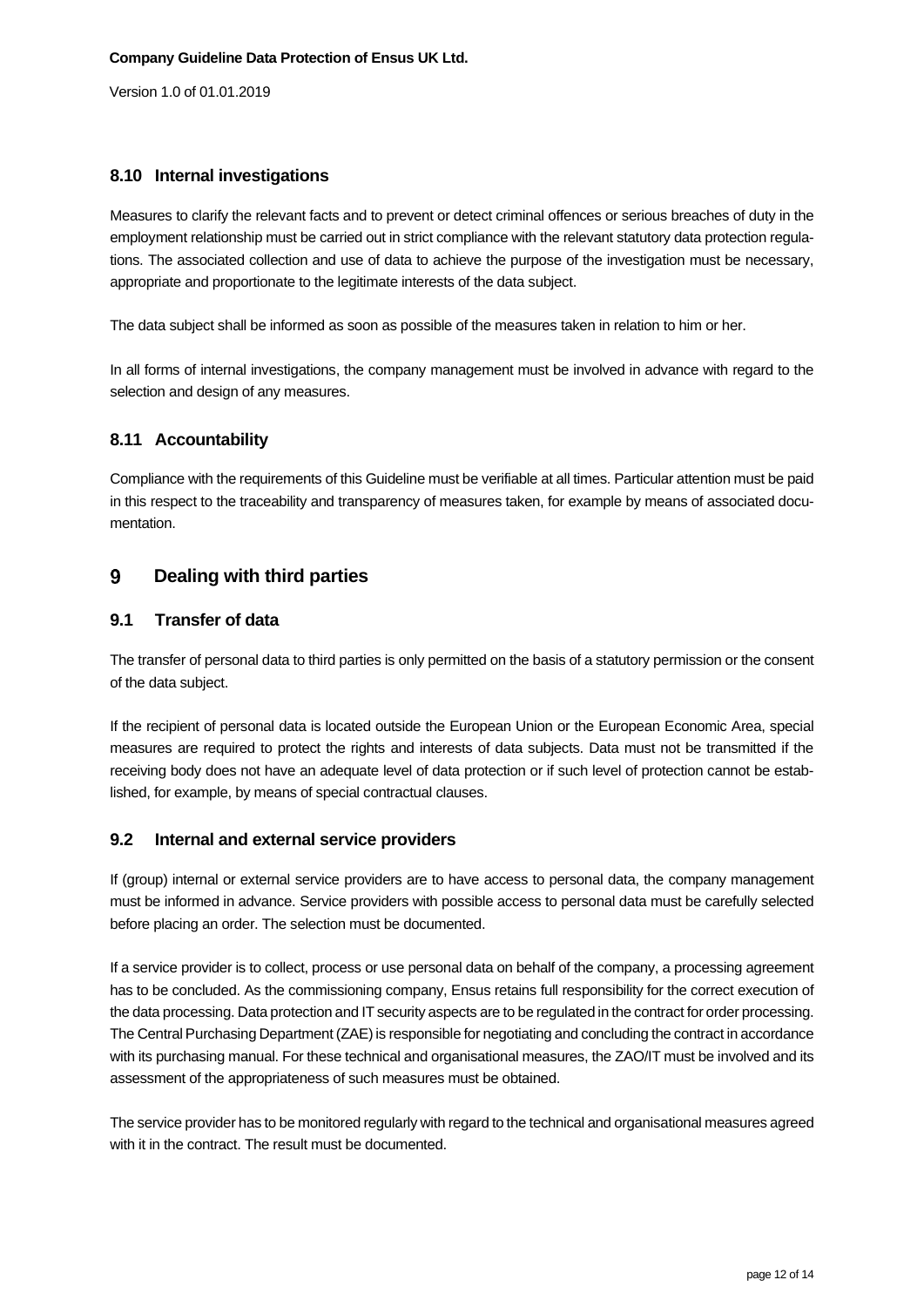### <span id="page-12-0"></span>**9.3 Third-party requests for information on data subjects**

Should a party request information about data subjects, such as customers or employees of this company, information may only be disclosed if

- the party providing the information can demonstrate a legitimate interest in this respect, and
- a statutory law requires that the information be disclosed, and
- the identity of the person or party making the enquiry has been established beyond any doubt.

#### $10<sub>1</sub>$ **Entry into force term, updating of the data protection guideline**

This Guideline shall enter into force on the date of its signature. The term of the Guideline is not limited.

In the context of the further development of data protection law and technological or organisational changes, this Guideline will be regularly reviewed for any need to adapt or supplement it. This agreement shall continue to apply until the conclusion of a new Data Protection Guideline.

Changes to this Guideline shall be effective without any requirements as to form. The staff and executive employees are to be informed immediately and in an appropriate manner of the changed requirements.

Yarm, 01 January 2019

Ensus UK Ltd.